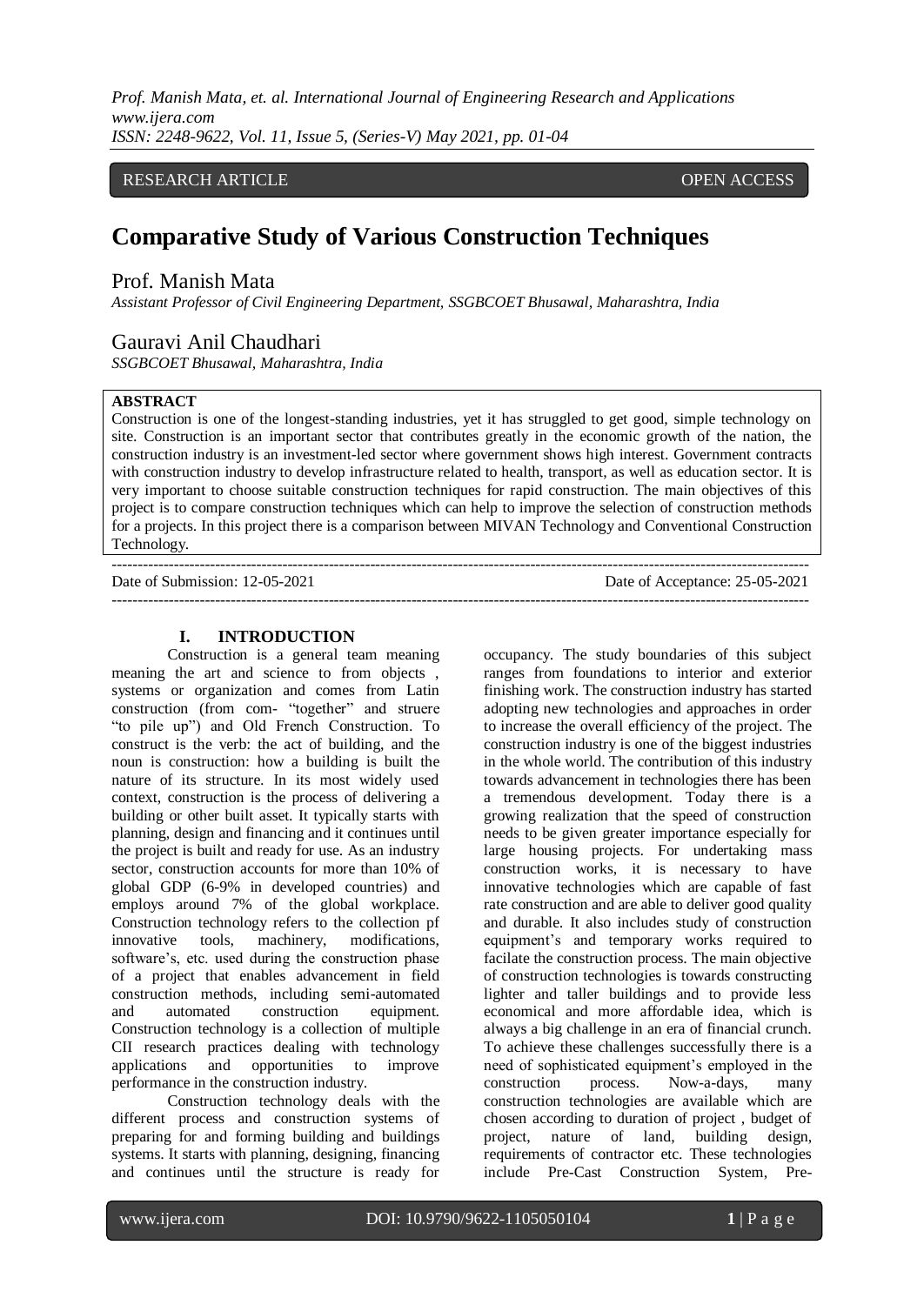Fabricated Construction System, RCC or Non-RCC structures etc.

#### **Innovations In Construction Technology**

Technological progress has introduced many innovations in field of construction industry. There is huge difference between new and old construction methods. Use of latest machinery has made its way through the civil engineering. Most of the building parts such as pillars, roofs, and concrete blocks are available in prepared forms that increase the speed of construction process greatly. Use of pre-stressed concrete tendons and beams strengthen the building along with speedy construction.

# **II. CONCEPT OF MIVAN TECHNOLOGY AND CONVENTIONAL CONSTRUCTION TECHNOLOGY.**

## **A. Mivan Technology**

The Mivan Technlogy System was developed by Mivan Company Ltd from Malaysia late 1990s as a system for constructing mass housing project in developing countries. The units were to be of cast-in-place concrete, with load bearing walls using a formwork of aluminum panels. To be erected by the hundreds, of a repetitive design, the system ensured a fast and economical method of construction. The concrete surface finish produced with the aluminum forms allows achievement of a high quality wall finish without the need for extensive plastering. This is one of the systems identified to be very much suitable for Indian conditions for mass construction, where quality and speed can be achieved at high level. The speed of construction by this system will surpass speed of most of the other construction methods/technologies. The Mivan formwork is made up of an aluminium alloy. While Construction is in process , the formwork is supposed to bear, besides its own weight, the weight of wet concrete, the live load due to labor, and the impact due to pouring concrete and workmen on it. The vibration caused due to vibrators used to compact the concrete should also be taken care off. Thus, the design of the formwork considering its requirements is an essential part during the construction of the building. The Mivan Formwork should be able to take a live load including the impact about 370kg/m². It is however, usual to work with a small factor of safety in the design of formwork. The surface of formwork should be dressed in such a manner that after deflection due to weight of concrete and reinforcement, the surface remains horizontal, or as desired by the designer. The sheathing with full live load of 370 kg/m² should not deflect more than 0.25 cm and the joists with 200kg/m² of live load should not deflect more than 0.25cm.Maintaining the Integrity of the specifications. The modular nature of the Mivan formwork should allow easy fixing and removal of formwork and the construction can proceed speedily with very little deviation in dimensional tolerances. Further, it should is quite flexible and can be easily adapted for any variations in the layout. Affordable housing projects are a good use of Mivan technology. Mivan technology is suitable for constructing a large number of houses in a short span of time using room size forms to construct walls and slabs in one continuous pour of concrete. It is very cost effective for similar building layouts and for the plinth work. This system is very unique as all components in the building including slabs, beams, walls, columns, staircases and balconies are of concrete and there is no need for cost-intensive and labour-intensive block works or brickworks.

#### **APARNA CONSTRUCTION IN HYDERABAD BY MIVAN TECHNOLOGY**

Aparna Constructions has adopted Mivan Technology for two of its projects in Hyderabad: Aparna Serene Park at Kondapur and Aparna Sarovar Zenith at Nallagandla. In the heart of HTEC City, Aparna Serene Park at Kondapur is an epitome of high-quality construction, top of the line fittings and unparalleled amenities.

The project comprises of 1096 3 BHK / 4 BHK apartments spread across 14 blocks. There are 10 size ranges of apartments in the project. All apartments are designed as per Vaastu. Mivan technology ensures that the variation of apartment sizes across all blocks is uniform in nature.

Built on 2,622,925 sq. ft. of prime land set amidst the Botanical Gardens, Aparna Serene Park at Kondapur is a fine example of contemporary design and ultra-modern facilities while maintaining the tranquility of its natural surroundings. The elevation has been designed keeping the contemporary styling in mind, with aesthetic color and material combinations and elements to give the project a premium feel. The speed and efficiency of Mivan technology ensured that the surrounding area was not disturbed during construction.

#### **B. CONVENTIONAL CONSTRUCTION TECHNOLOGY**

Conventional construction method is a method of ordinary or standard construction. It commonly involves the utility of traditional materials and remains within particular set of parameters. Most conventional structure buildings are based upon plans of moderate and simple measurements, as well as regular floor plans.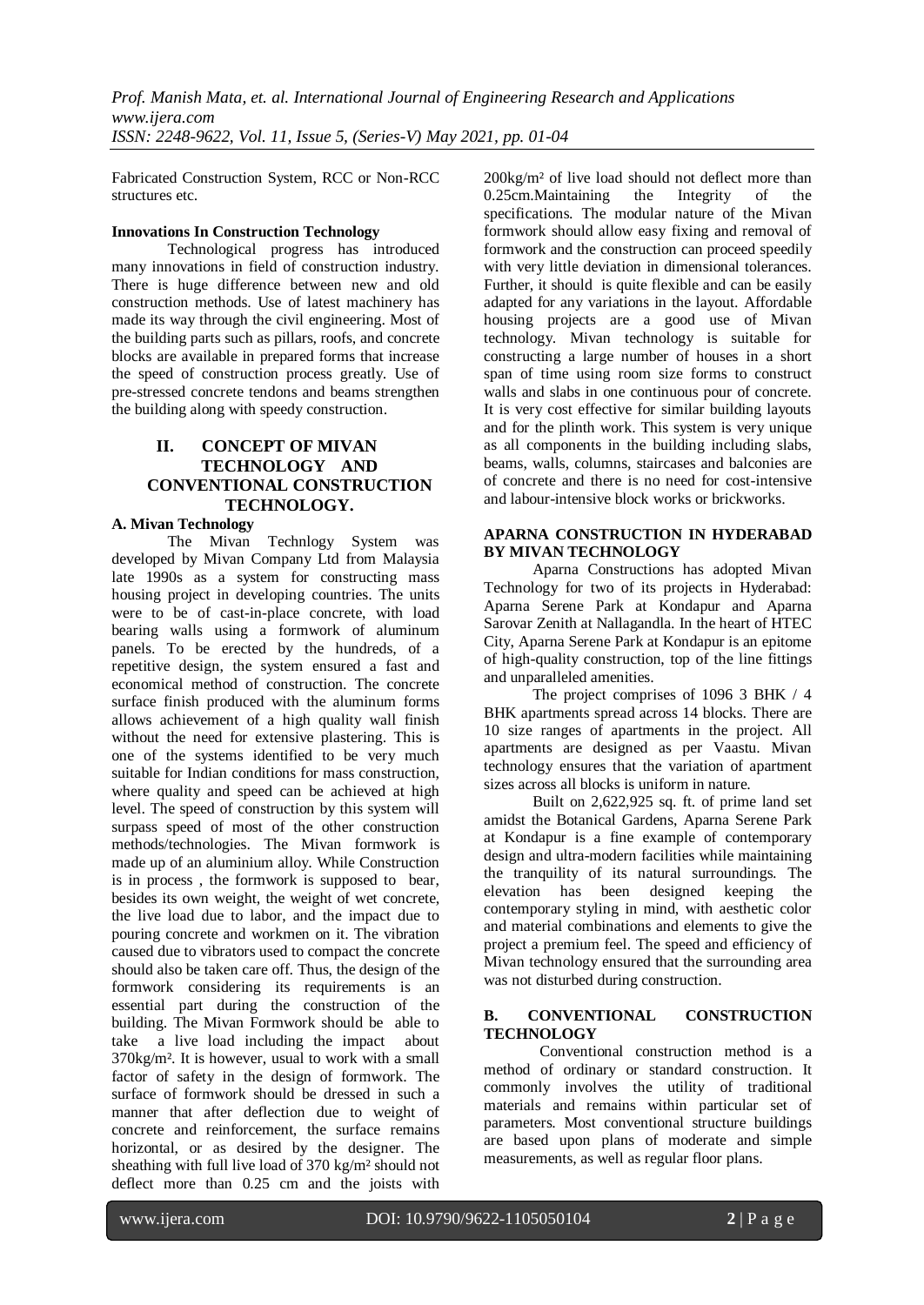*Prof. Manish Mata, et. al. International Journal of Engineering Research and Applications www.ijera.com ISSN: 2248-9622, Vol. 11, Issue 5, (Series-V) May 2021, pp. 01-04*

Conventional construction method is defined as components of the building that pre-fabricated on site through the processes or timber or plywood formwork installation, steel reinforcement and castin-situ. Conventional building are, mostly built of reinforced concrete frames. The traditional construction method uses wooden formwork. It is much more costly for construction, which includes labor, raw material, transportation and low speed of construction time.



**Aparna Construction By MIVAN Technology Duration using Mivan technology**

| <b>SR. NO.</b> | <b>ACTIVITY</b>           | NO.            |
|----------------|---------------------------|----------------|
|                |                           | OF             |
|                |                           | <b>DAYS</b>    |
| 1.             | All shuttering            | 18             |
| 2.             | Conceal electrification & | 18             |
|                | plumbing                  |                |
| 3.             | Steel reinforcement       | 6              |
| 4.             | Alignment checking        | 3              |
| 5.             | Buffer time               | $\overline{2}$ |
| 6.             | Concrete placing          | 3              |
| 7.             | Removal of<br>vertical    | $\overline{2}$ |
|                | formwork                  |                |
| 8.             | of<br>Removal<br>other    | 14             |
|                | formwork                  |                |
| 9.             | Lifting of wall panels    | 2              |
| 10.            | Gypsum plastering<br>&    | 30             |
|                | painting etc              |                |
|                | <b>TOTAL</b>              | 98             |

| <b>Duration using conventional techniques</b> |  |
|-----------------------------------------------|--|
|-----------------------------------------------|--|

| SR. NO | <b>ACTIVITY</b>                  | NO. OF<br><b>DAYS</b> |
|--------|----------------------------------|-----------------------|
| 1.     | Column shuttering                | 12                    |
| 2.     | Column<br>steel<br>reinforcement | 12                    |
| 3.     | <b>Buffer</b>                    | $\overline{c}$        |
| 4.     | Beam and slab<br>shuttering      | 15                    |
| 5.     | Beam and slab steel<br>placing   | 12                    |
| 6.     | Leveling                         | 3                     |
| 7.     | Concrete placing                 | 6                     |
| 8.     | Removal of formwork              | 15                    |
| 9.     | <b>Brickwork</b>                 | 30                    |
| 10.    | Plastering                       | 30                    |
| 11.    | Finishing                        | 30                    |
|        | <b>TOTAL</b>                     | 167                   |

#### **III. TIME AND COST**

The structure is completed much faster than the traditional formwork as a large amount of work can be completed in each daily work routine. There is no need for brick laying and plastering as all walls can be formed at the same time. The project can be completed in shorter time due to fast production methods which save onsite running , operating and financing cost. For the speedy construction Mivan technology is better than conventional technology. Initial cost of Mivan shuttering is high because aluminium formwork is more expensive than conventional formwork. But maintenance cost is negligible as the walls and ceiling are made up of high quality concrete which do not require frequent repair work.

#### **IV. CONCLUSION**

Structures like high rise bulidings need more time for completion if it we use conventional method. Speed of construction can be faster by using MIVAN technology. MIVAN serves as a cost effective and efficient tool to solve the problems of the mega housing project all over the world. MIVAN aims to maximize the use of modern construction techniques and equipments on

its entire project. MIVAN technology is able to provide high quality construction at unbelievable speed and at reasonable cost. This technology has great potential for application in